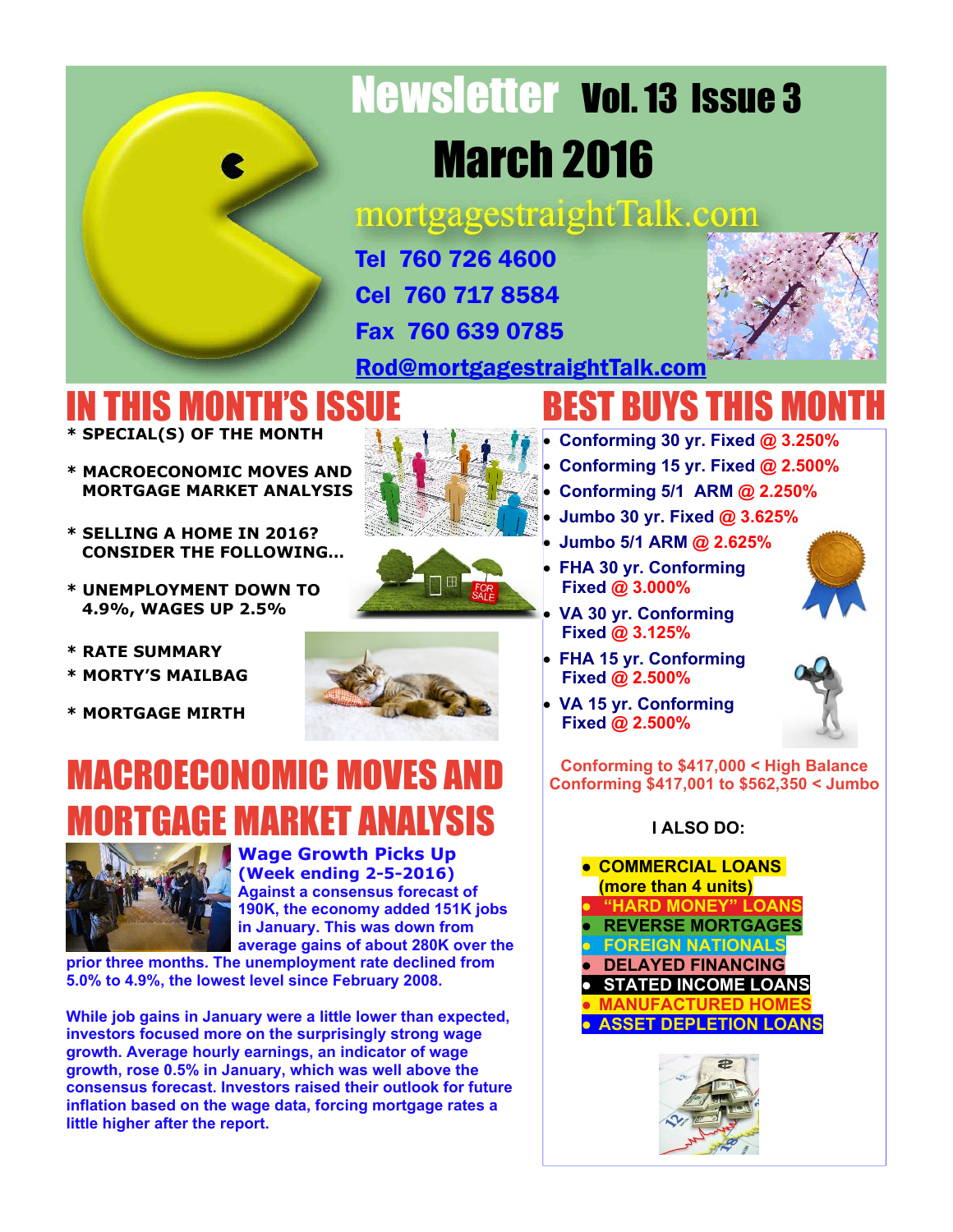

**By contrast, nearly all of the data released earlier in the week was positive for mortgage rates. U.S. manufacturing activity has slowed sharply in recent months. The ISM national manufacturing index is at the lowest level since 2009. The stronger dollar and weakening demand in other countries have hurt the sector. Manufacturing makes up a relatively small portion of U.S. Economic activity, though. More disturbing to investors, the ISM national services index declined to the lowest level since early 2014. The service sector represents over 80% of the U.S. Economy.**

#### **Trend Continues (Week ending 2-12-2016)**

**The trend continued this week as investors displayed a preference for safer assets. Concerns about the pace of global economic growth caused investors to reduce the level of risk in their portfolios. Stock markets around the world posted another week of large losses. For mortgage rates, however, slower economic growth is good news, as it reduces the outlook for future inflation. Combined with the decline in oil prices, inflationary pressures appear to be contained for a while, and mortgage rates have benefited greatly this year.**



**While the global economic picture remains clouded, incoming data suggests that economic conditions in the U.S. remain relatively healthy.**

**Friday's report on retail sales revealed steady growth over the last several months, consistent with good job gains and lower gas prices. Excluding the volatile auto component, retail sales in January posted better than expected improvement. Upward revisions to the December results added to the strength of the report. Mortgage rates moved a little higher after the release of the data.**

#### **Higher Inflation (Week ending 2-19-2016)**

**The Consumer Price Index (CPI) is the most widely followed monthly inflation indicator, and the readings for January were higher than expected. CPI was 1.4% higher than a year ago, which was the highest level since October 2014. Core CPI, which excludes the volatile food and energy components, was 2.2% higher than a year ago, which was the highest level since June 2012. Economists often look at core inflation rather than the overall rate to get a clearer sense of the underlying trend**

**While some forces have helped hold down inflation over the past year, including the stronger dollar and lower oil prices, the service sector has remained strong and costs have been rising. In particular, shelter and medical costs have increased over the past year. Mortgage rates are highly influenced by the outlook for future inflation. If the trend toward higher inflation accelerates, it would be negative for mortgage rates.**



#### **Data Exceeds Expectations (Week ending 2-26-2016)**

**The Core PCE price index is the monthly inflation indicator preferred by the Fed, and the readings for January showed that inflation is rising more quickly than expected. Last week's CPI inflation report contained a similar message. Core PCE, which excludes the volatile food and energy components, was 1.7% higher than a year ago, up from 1.3% just two months ago, and the highest level since February 2013. Low levels of inflation have helped keep mortgage rates low. If the trend toward higher inflation continues, it would be negative for mortgage rates.**

**The housing data released over the past week was mixed, but the much more significant report was encouraging. January's existing home sales, which make up about 90% of all home sales, increased to near the best level in seven years. They were 11% higher than a year ago. New home sales, which make up the rest of the market, declined in January. Low mortgage rates and solid job gains are having a nice effect on home sales**

**Fourth quarter GDP was revised higher from 0.7% to 1.0%, above the consensus for a decline to 0.4%. GDP, the broadest measure of economic activity, recently has been volatile from quarter to quarter. The consensus is that 2016 will start on a better note. First quarter GDP growth is expected to rise to 2.0%, well above the levels seen during the first quarters of 2014 and 2015.**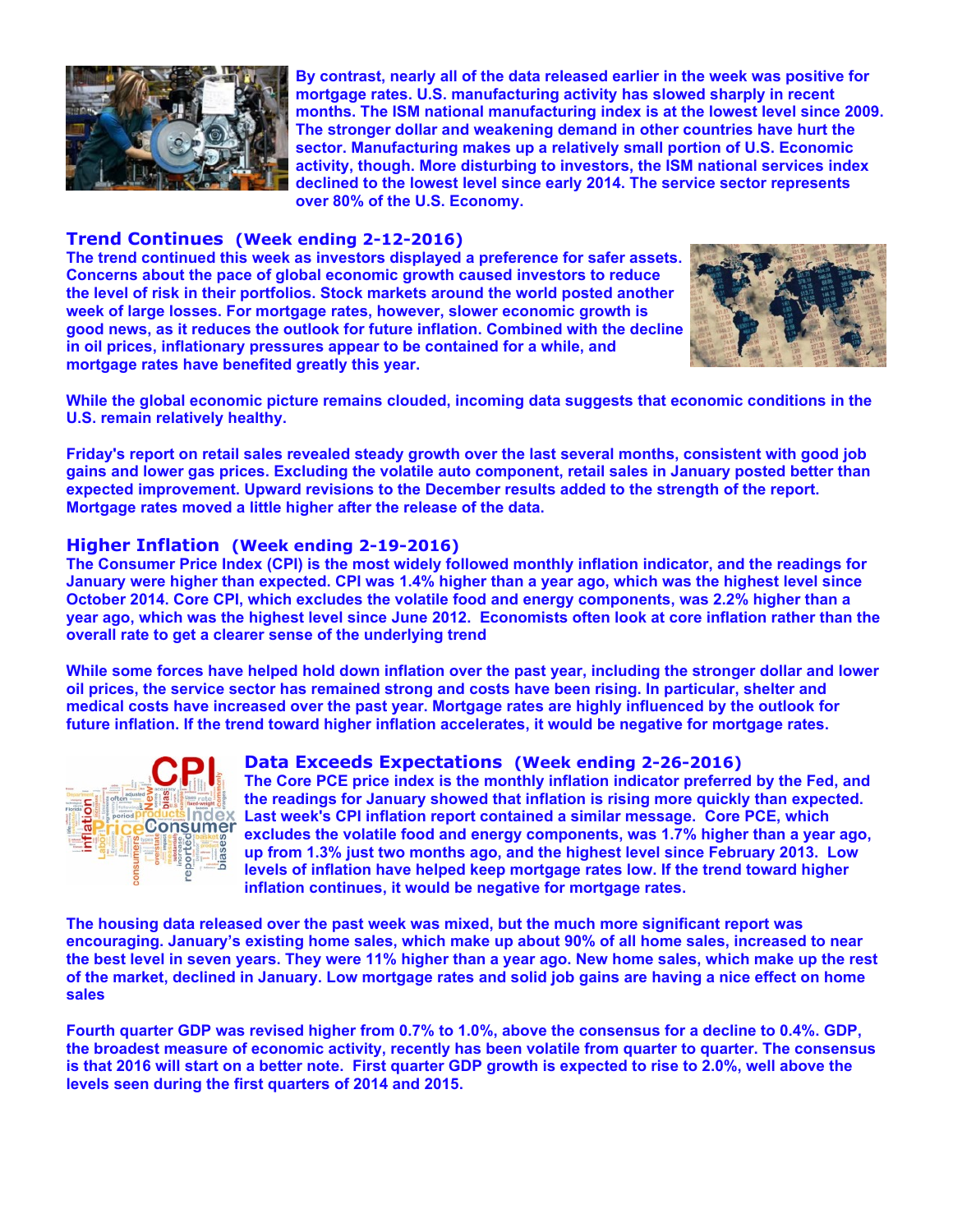## ELLING A HOME IN 2016? CONSIDER THE FOLLOW



**Selling a home can be a stressful experience. If you expect to put your home on the block at some point in 2016, here are some key factors for you to keep in mind before you address issues and concerns to make the best possible deal.**

#### **It's a seller's market...**

**Many homeowners remember the fallout that the housing bust had on real-estate prices. Even though most investors think of the financial crisis as having hit its peak in 2008 and early 2009, it took three more years for home prices to hit bottom. Yet since early 2012, prices have climbed higher, and the Case-Shiller National Home Price Index is coming within spitting distance of matching its highs from 2006 and 2007. Where you**

**live is a key factor in determining just how much of a seller's market you can expect. Hot markets like San Francisco have seen some housing-boom-era practices return to favor, with many reports of bidding wars that result in offers well above the asking price. By contrast, areas where economic prospects are less favorable have never fully recovered from the housing bust. The more lucrative a region's economic future appears to be, the easier you can expect it to be to sell a home.**

#### **…but mortgages could get more expensive**

**One key factor in how much sellers receive for their homes is how much buyers can afford. Low mortgage rates have helped fuel price increases in recent years. But some now fear that with the Federal Reserve having begun a new cycle of rate increases, a move higher for mortgage rates could make homes less affordable. So far, the tiny quarter-point boost that the Fed made in mid-December hasn't pushed mortgage rates higher. Historically, though, tightening has generally led to increased rates on mortgage loans. Sellers need to be prepared for greater difficulty for prospective buyers trying to get financing.**



#### **Tax benefits still favor home sales**

**The biggest tax break for ordinary taxpayers is still the exclusion on capital gains for the sale of a personal residence. Single taxpayers can exclude up to \$250,000 in gains from the sale of a home from tax, and joint filers get a double-sized exclusion of \$500,000. To qualify, you have to meet a couple of tests. First, the property in question has to be your main home. In addition, to get the full exclusion, you have to have lived in the home for at least 24 months in the past five years. You can't have claimed a home-sale exclusion on tax returns for the previous two years. In some cases, partial exclusions are available, but getting specific tax advice from your accountant or tax professional is essential to make sure you're aware of all the tax implications of a home sale.**

### **Get help at the right price**



**Most homeowners use a real-estate agent to help market and sell their homes. Historically, the typical 6% commission on home sales was sacrosanct, but some agents have increasingly been willing to negotiate lower commissions for their services. Flat-fee brokerages have also popped up, offering a fixed cost that sellers can count on that's often lower than the percentage-based commission would be. The issue raises a huge debate in the real-estate community, with full- service agents arguing that they fully earn their commissions by bringing in more potential buyers and eventually getting higher sale prices. Yet with some agencies offering incentives to buyers and sellers that reduce net commission costs, sellers should realize that they have leverage in coming up with a deal that works for them.**

**Selling a home is a monumental event, and it can introduce a number of complicated financial considerations. Being aware of those considerations and making a plan to deal with them will help the selling process go a lot more smoothly.**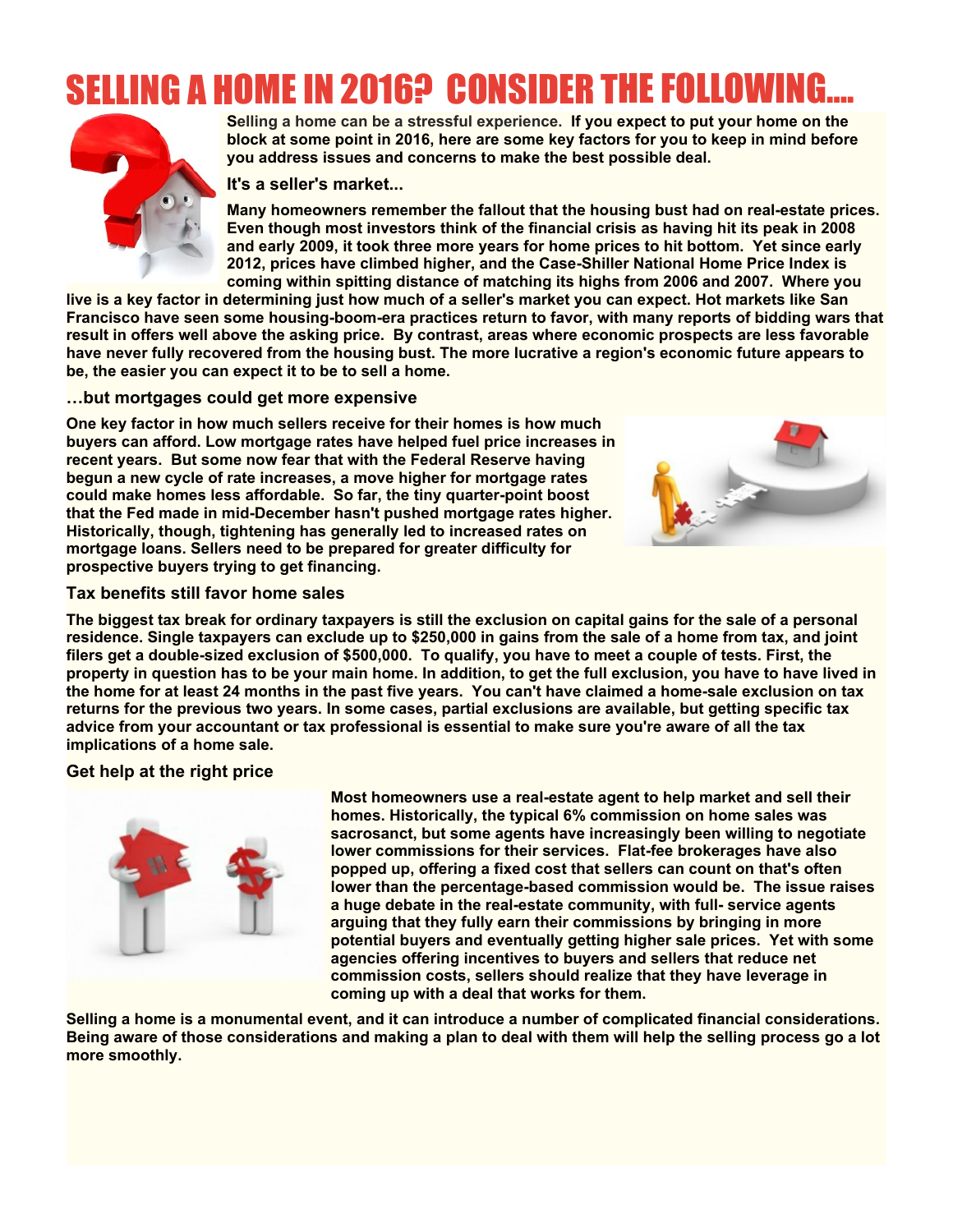### UNEMPLOYMENT FALLS TO 4.9%, WAGES UP 2.5%

**U.S. unemployment is back below 5% for the first time since 2008. However, hiring is slowing down. The U.S. economy added only 151,000 jobs in January. That is way down from December when the economy gained 262,000 jobs. .**

**The job market has been a bright spot in America's recovery from the Great Recession. Unemployment is now 4.9%, the lowest since February 2008, and even wages are finally rising again. It's a long way from when the unemployment rate was 10% as in 2009.**

**In a rare press conference, President Obama spoke Friday about the job market's gains from the Great Recession. "The progress we've made going from 10% to under 5%, that's a testament to American workers, American businesses, American people being resilient and sticking to it." Obama said.**

**But there are some warning signs. U.S. economic growth was a mere 0.7% in the fourth quarter. The manufacturing sector is in recession; spending on construction projects is declining; and stocks in the U.S. and around the world are tanking. The broad S&P 500 is down 6.2% this year. Falling oil prices continued to hurt America's energy sector, which lost 7,000 jobs in January. Nearly 150,000 energy jobs have disappeared since September 2014. By contrast, the manufacturing sector added a solid 29,000 jobs in January after making little gains last year.**

### Number of Americans filing for unemployment benefits each week



**The key driver of the American economy is consumers going out and spending. That's why everyone is watching what happens with jobs and wages. For the past several years, hiring has been strong and fewer and fewer people have filed unemployment benefits. But that's starting to change. The four-week average of people filing for unemployment claims has increased since October, meaning more people are out of work. This trend usually foreshadows slower job growth. Still, a job gain of 151,000 is decent and unemployment is very low. For many economists, a 5% rate is considered full employment.**

**Some experts worry that if job growth continued at its strong pace in 2015, it could lead to inflation rising faster than expected, forcing interest rates to go up rapidly. Fast-climbing rates can cool down business and consumer spending—the engine of U.S. economic growth.**